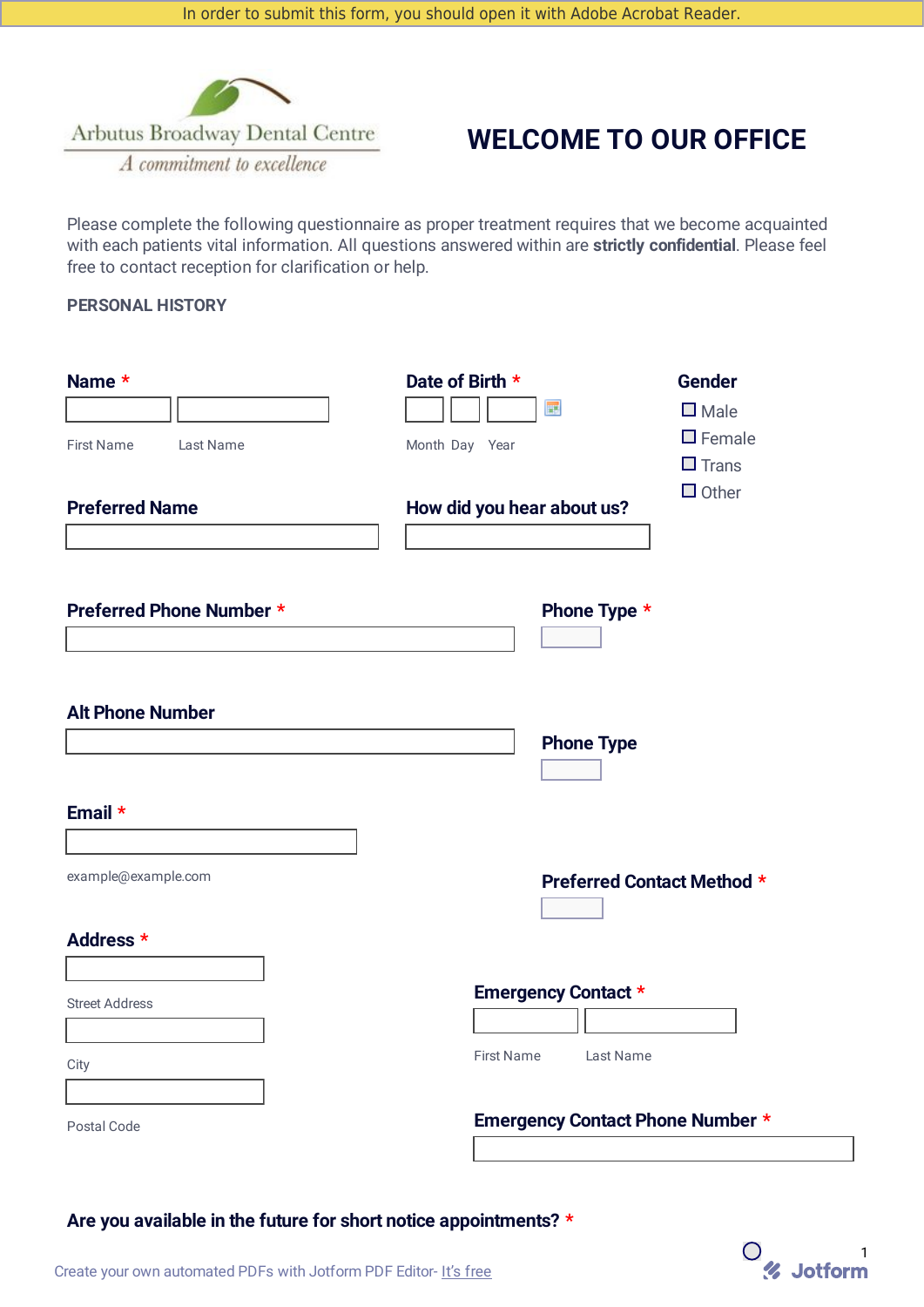#### **DENTAL INSURANCE & DENTAL SERVICE PAYMENT**

Patient's payment will be due in full at the time treatment is rendered. We will assist patients with reimbursement from their insurance. If you have any questions or concerns regarding insurance please contact our office.

#### **APPOINTMENTS**

To assist us with our daily scheduling we request that you give us **48 hours notice for appointment changes. Your appointment time is reserved for you and a fee for short cancellations and missed appointments may apply.**

**DENTAL INSURANCE**

| <b>Primary Dental Insurance Carrier</b>   | <b>Name of Insured</b>    |
|-------------------------------------------|---------------------------|
| <b>Group/Policy Number</b>                | Date of Birth of Insured  |
| <b>ID/Certificate Number</b>              | <b>Employer/Plan Type</b> |
| <b>Secondary Dental Insurance Carrier</b> | <b>Name of Insured</b>    |
| <b>Group/Policy Number</b>                | Date of Birth of Insured  |
| <b>ID/Certificate Number</b>              | <b>Employer/Plan Type</b> |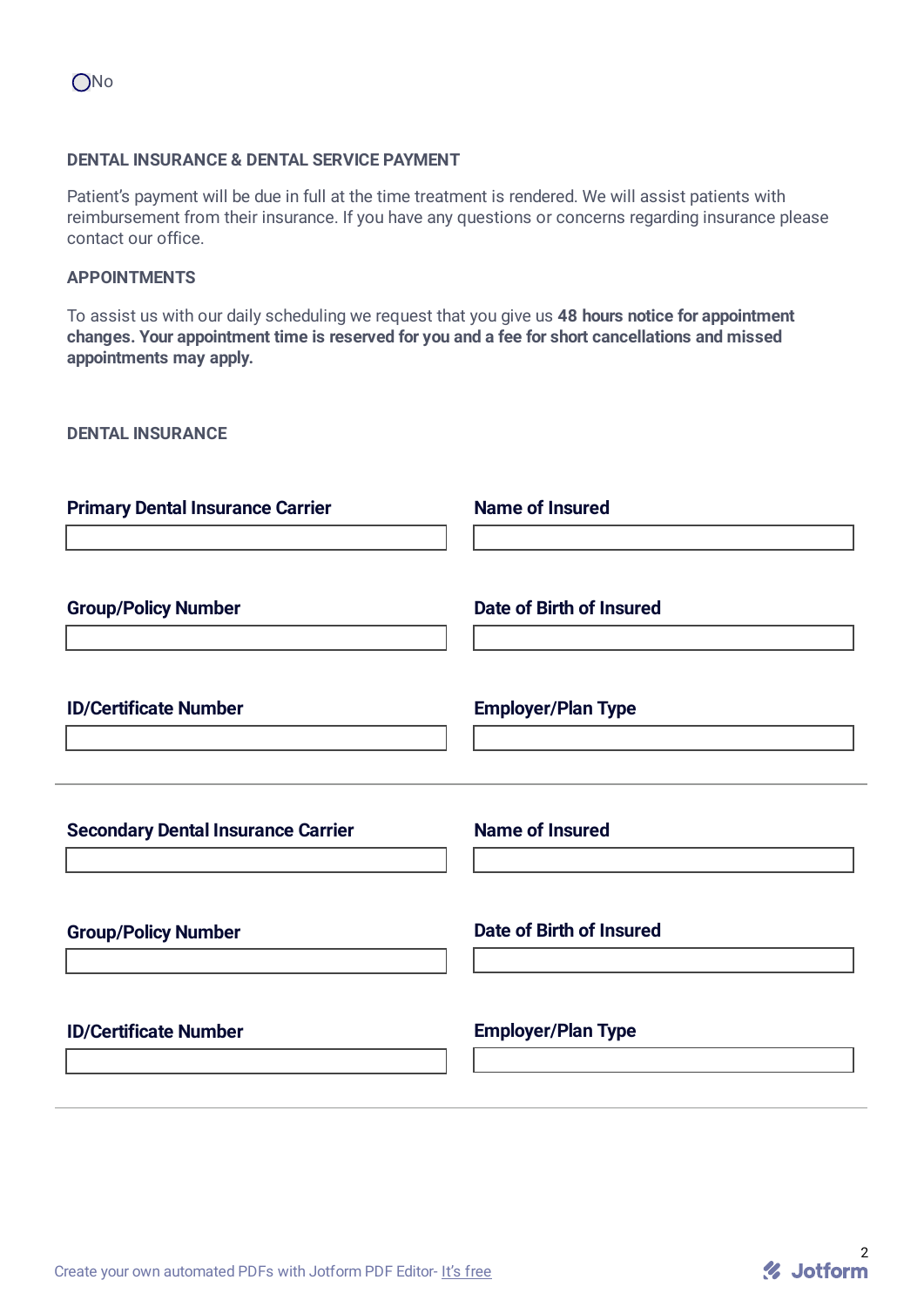# **DENTAL HISTORY**

| <b>Former Dentist *</b>                                               | <b>Phone Number</b>                         |                                             |  |
|-----------------------------------------------------------------------|---------------------------------------------|---------------------------------------------|--|
|                                                                       |                                             |                                             |  |
| Date of last dental visit *                                           | Do your gums bleed?<br><b>O</b> Yes<br>ONo  | Do you use a rinse? *<br><b>OYes</b><br>ONo |  |
| How often do you brush your teeth? *                                  | Do you have any dental concerns at present? |                                             |  |
| How often do you floss? *                                             |                                             |                                             |  |
| <b>MEDICAL HISTORY</b>                                                |                                             |                                             |  |
| Physician's Name *                                                    | <b>Physicians Phone Number</b>              |                                             |  |
| Are you allergic to any medications? If yes which? *                  | a physician recently? *<br>OYes<br>ONo      | Have you been examined or treated by        |  |
| What medications or non prescription drugs are you<br>taking now? $*$ | prior to dental treatment? *<br>OYes<br>ONo | Do you require antibiotic coverage          |  |